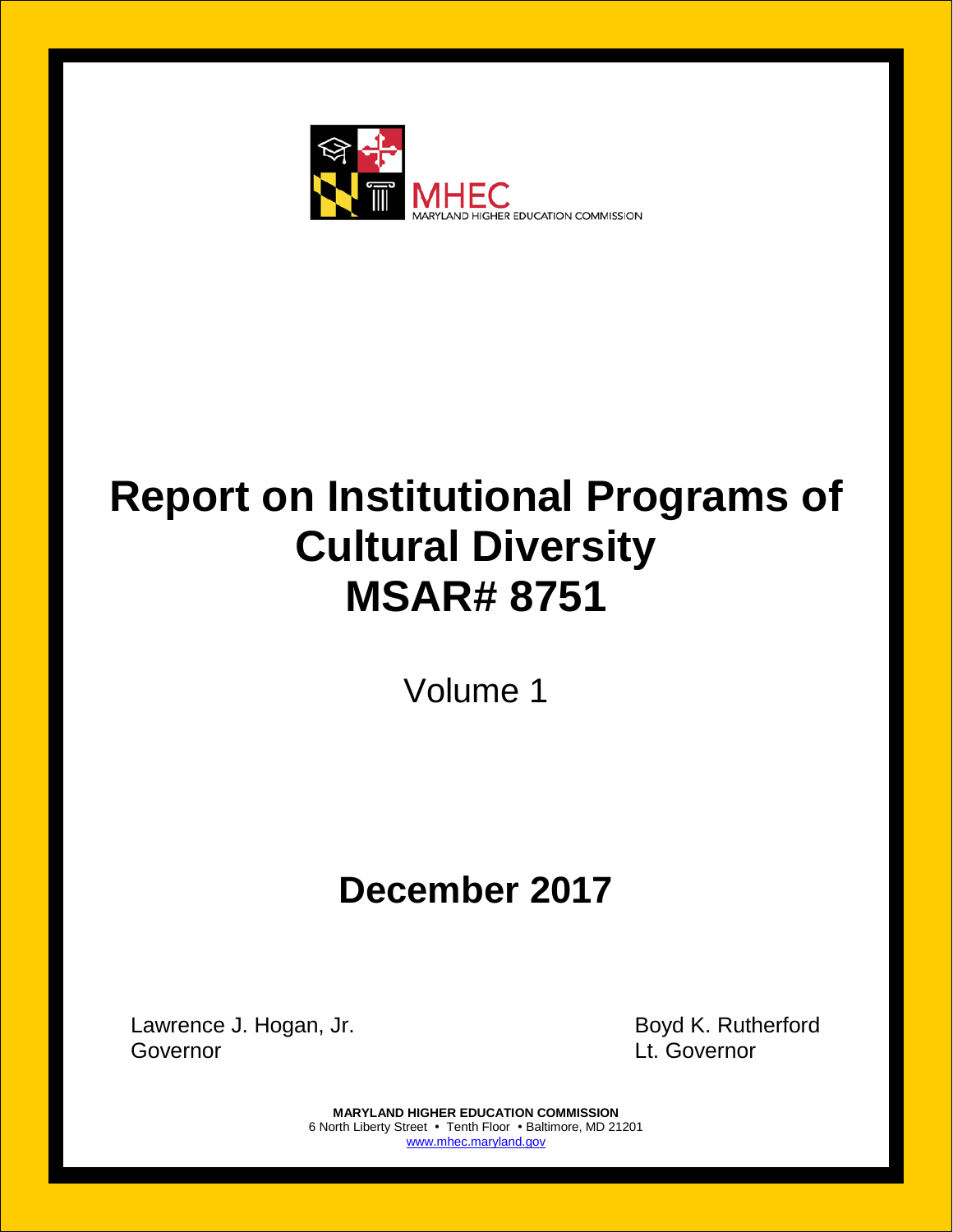## **Maryland Higher Education Commission**

Anwer Hasan, Chairman

Sandra L. Jimenez, Vice-Chair

Vivian S. Boyd

John Holaday

Vera R. Jackson

Russell V. Kelley

Bryson Barksdale, Student Commissioner

Ian MacFarlane

Donna M. Mitchell

Joel Packer

Rizwan A. Siddiqi

John W. Yaeger

**James D. Fielder, Jr., Ph.D. Secretary**

**Lawrence J. Hogan, Jr. Boyd K. Rutherford Governor Lt. Governor**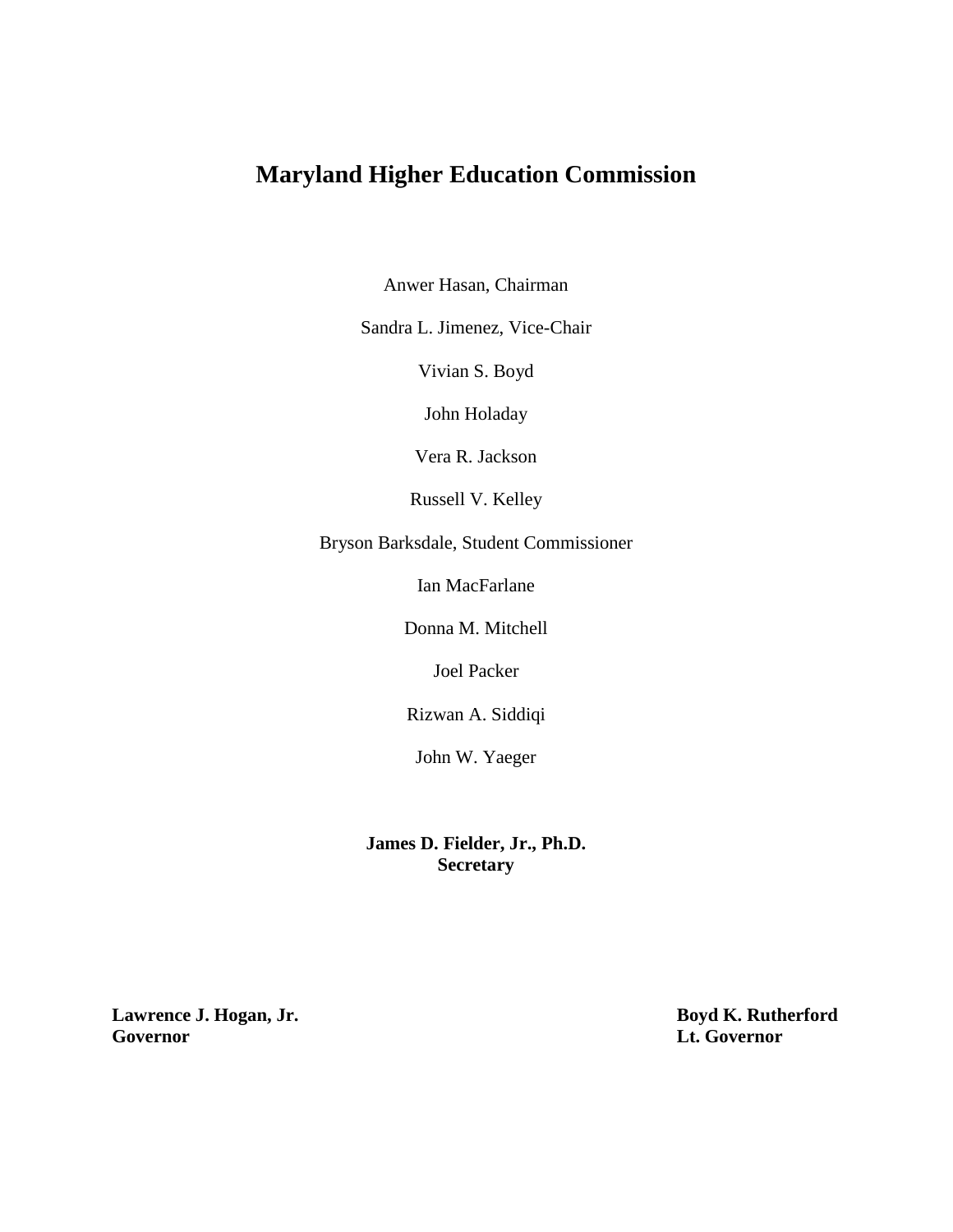## **MSAR # 8751 Report on institutional programs of cultural diversity 2017**

## **TABLE OF CONTENTS**

### **VOLUME 1**

## **VOLUME 2**

| <b>Institutional Submissions</b> |  |
|----------------------------------|--|
|                                  |  |
|                                  |  |
|                                  |  |
|                                  |  |
|                                  |  |
|                                  |  |
|                                  |  |
|                                  |  |
|                                  |  |
|                                  |  |
|                                  |  |
|                                  |  |
|                                  |  |
|                                  |  |
|                                  |  |
|                                  |  |
|                                  |  |
|                                  |  |
|                                  |  |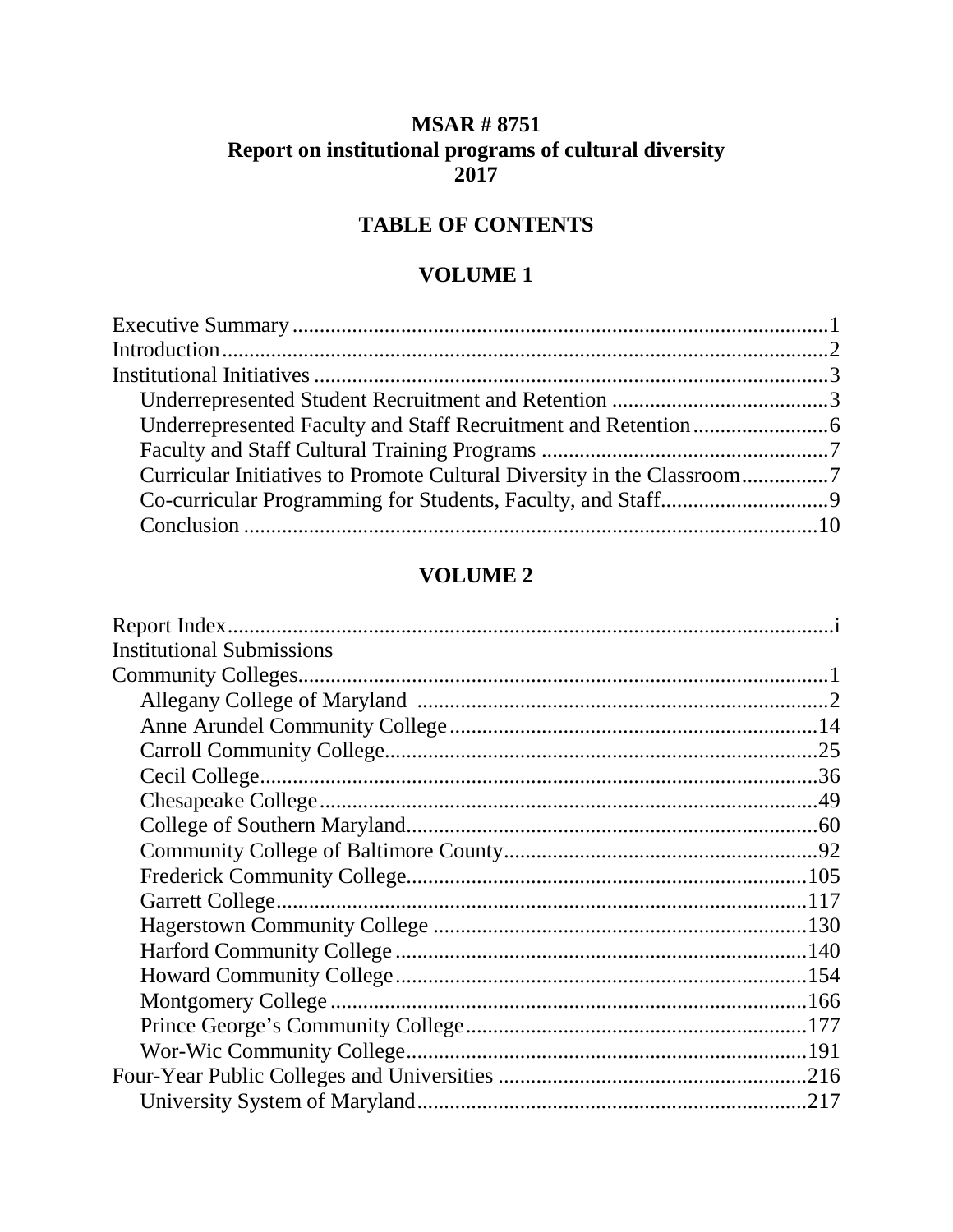| University of Maryland Center for Environmental Science395    |  |
|---------------------------------------------------------------|--|
|                                                               |  |
|                                                               |  |
| Maryland Independent Colleges and Universities Association438 |  |
|                                                               |  |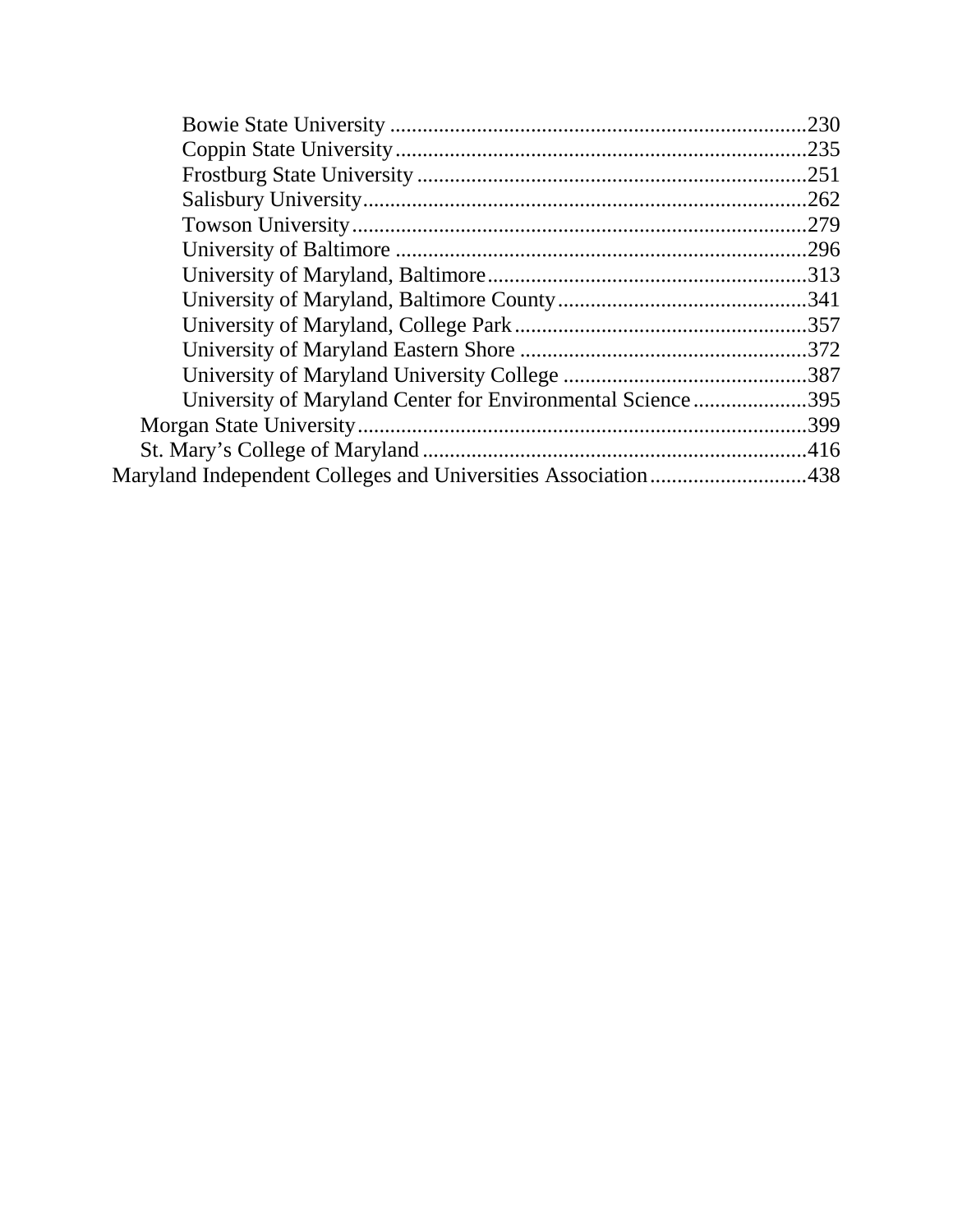#### **2017 Cultural Diversity Report**

#### **EXECUTIVE SUMMARY**

In accordance with Maryland Education Article §11-406, each public postsecondary institution in Maryland is required to develop and implement a plan for cultural diversity. These plans must include a description of how the institution addresses cultural diversity among its student, faculty, and staff populations; how the institution plans to further enhance diversity; and a summary of resources needed to recruit and retain a culturally diverse student body. Each institution must submit an annual progress report to the Maryland Higher Education Commission (MHEC) regarding the implementation of its plan. MHEC reviews these progress reports to monitor compliance with diversity goals established in the State Plan for Higher Education. These progress reports are included in Volume II of this report.<sup>1</sup>

Goal 3 of the 2013 Maryland State Plan for Postsecondary Education, *Maryland Ready*, establishes a broad definition of cultural diversity, incorporating a wide range of socioeconomic factors and many different categories identifying populations underrepresented in higher education. Institutional plans address a number of these populations.

Institutions have developed a wide range of strategies to increase diversity on their campuses, and several common themes emerge. Recruitment of students from underserved populations has largely involved various forms of outreach to those populations to make them aware of postsecondary educational opportunities. Similarly, recruitment of faculty and staff has largely focused on increasing advertising in venues visible to many traditionally underrepresented individuals and outreach to institutions that serve them. Retention strategies have taken a twopronged approach: providing additional support to underrepresented populations and creating an environment on campus that results in enhanced awareness of cultural diversity, including information and training for faculty, staff, and students.

In accordance with the goals established in *Maryland Ready*, Maryland's colleges and universities have made a number of strides towards ensuring that diversity is valued and embraced as a fundamental priority in Maryland's postsecondary environment. Maryland colleges and universities continue to utilize and develop new initiatives to enhance cultural diversity on their campuses.

 $\overline{a}$ 

 $<sup>1</sup>$  All 29 of Maryland's public institutions are currently compliant with the statutory requirement that each college</sup> and university operate a plan for cultural diversity; however, Baltimore City Community College was unable to submit the statutorily-required progress report in time for inclusion in this report.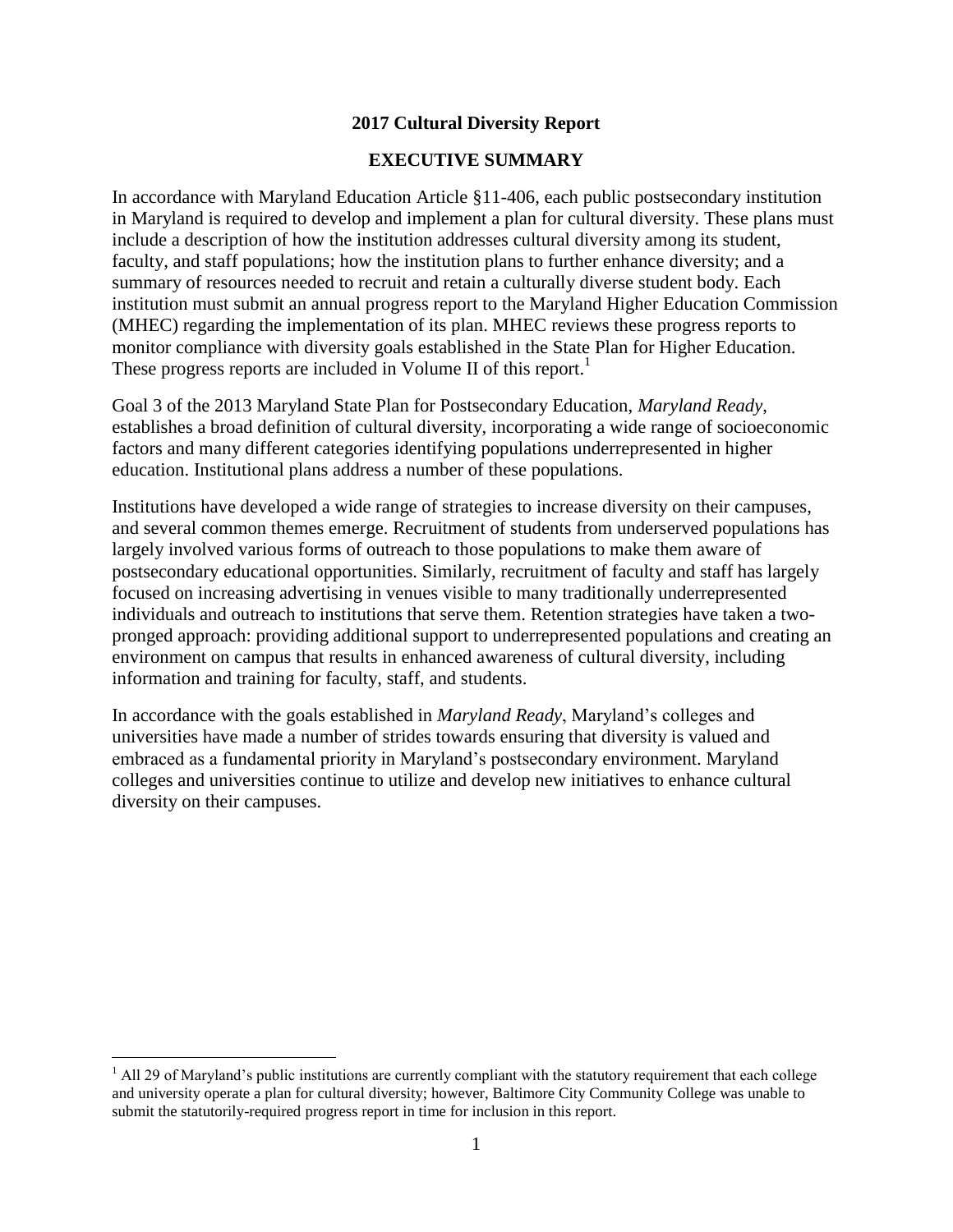#### **INTRODUCTION**

Maryland Education Article §11-406 requires that each public postsecondary institution develop and implement a plan for cultural diversity, including both an implementation strategy and a timeline for meeting goals established by the plan. Plans created in accordance with this statute must include:

- (i) A description of the way the institution addresses cultural diversity among its student, faculty, and staff populations;
- (ii) A description of how the institution plans to enhance cultural diversity, if improvement is needed;
- (iii) A process for reporting campus-based hate crimes, as defined under Title 10, Subtitle 3 of the Criminal Law Article and consistent with federal requirements under 20 U.S.C. §1092(f), known as the Jeanne Clery Disclosure of Campus Security Policy and Campus Crime Statistics Act; and
- (iv) A summary of any resources, including State grants, needed by the institution to effectively recruit and retain a culturally diverse student body.

These plans are submitted annually to the institution's governing board for approval. Each governing board submits a progress report each year to the Maryland Higher Education Commission (MHEC) detailing the institution's implementation of its diversity plan. By statute, MHEC is the State agency responsible for monitoring compliance with the diversity goals of the State Plan for Higher Education.

In addition to satisfying the requirements of §11-406, this report provides an opportunity to monitor key access and success metrics critical to achieving goals articulated in Goal 3 of the 2013 Maryland State Plan for Postsecondary Education, *Maryland Ready*. Goal 3 outlines the state's commitment to diversity and achieving equitable outcomes for all students. *Maryland Ready* establishes a very broad definition of diversity, incorporating "age; cultural identity; disability; ethnicity; family educational history (e.g., first-generation college students); gender identity and expression; nationality; sexual orientation; political affiliation; race; religious affiliation; sex; economic, marital, social, and veteran status; or any other personal attribute included in institutional policies and codes."<sup>2</sup> The majority of diversity plans address each of these populations.

Maryland Education Article §10-211 requires that Maryland's state-aided independent colleges and universities also develop and report on programs designed to "promote and enhance" cultural diversity. These reports are submitted annually to the Maryland Independent Colleges and Universities Association (MICUA). MICUA provides the Commission with an annual status report based on reports submitted by the institutions, and includes an analysis of best practices in place at these campuses.

This report includes two volumes. Volume I provides a description of the types of programs available at public and independent institutions throughout the state focusing on certain aspects of diversity, along with brief highlights of some programs of each type. Volume II contains institutional narratives as submitted to MHEC, presented unedited by Commission staff. This

 $\overline{a}$ 

<sup>2</sup> Maryland Higher Education Commission, *Maryland Ready*, (State of Maryland: 2014), 36.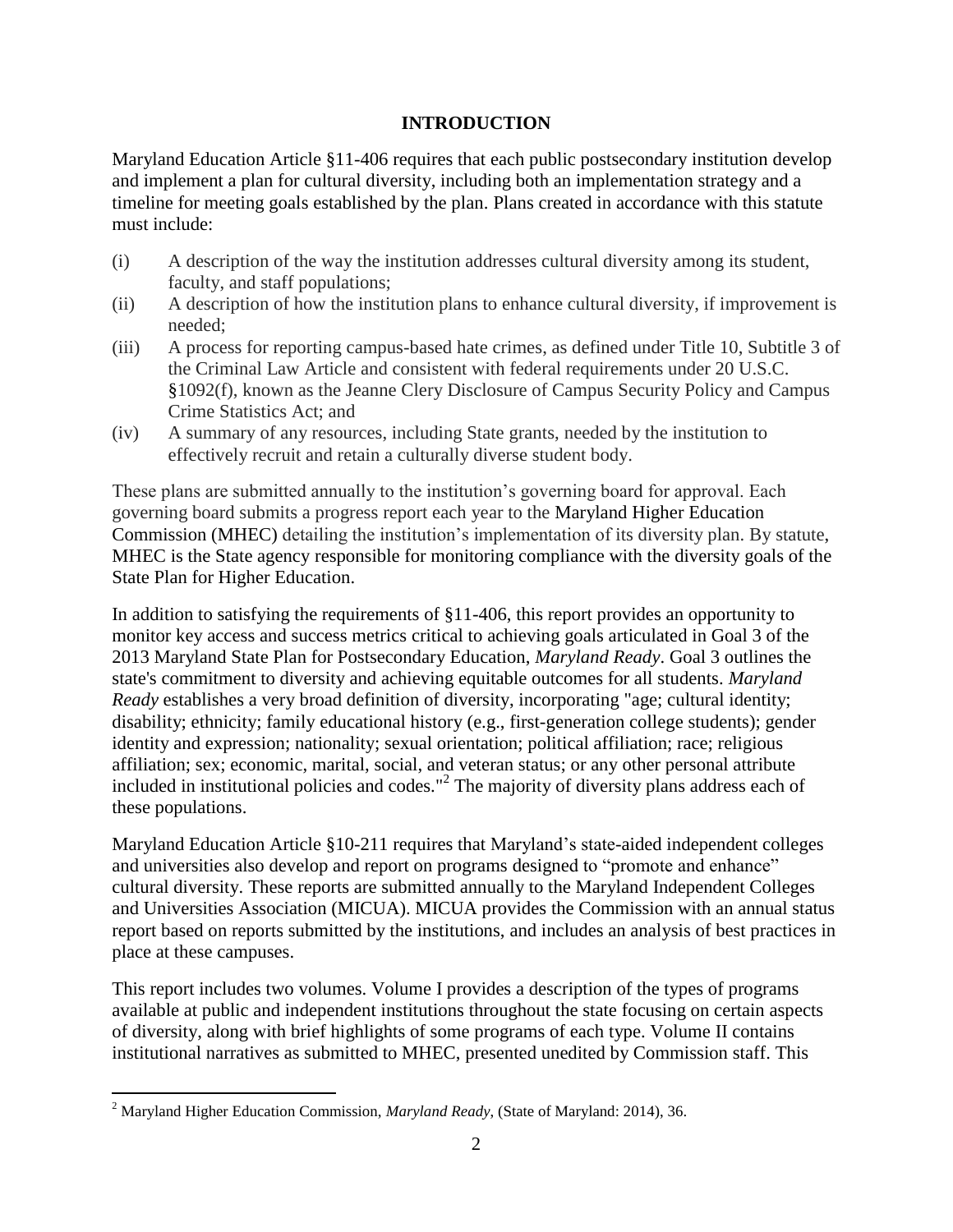volume includes the narratives submitted by each of Maryland's public colleges and universities and independent institutions along with an index categorizing programs by type. Institutional narratives contain a summary of programs offered, a review of program implementation and progress towards the institution's diversity goals, and information regarding the campuses' reports under the federal Jeanne Clery Disclosure of Campus Security Policy and Campus Crime Statistics Act.

#### **INSTITUTIONAL INITIATIVES**

In accordance with the requirements of §11-406, Maryland's institutions have developed a wide variety of initiatives to improve cultural diversity on their campuses, designed to "enhance cultural diversity programming and sensitivity to cultural diversity through instruction and training of the student body, faculty, and staff." A wide array of programs has been developed to increase representation of underrepresented populations among students, faculty, and staff, primarily through enhancing recruitment and retention of these populations. In addition, institutions have utilized training and curricular and co-curricular programming to help foster positive interactions within a diverse community.

#### **Underrepresented Student Recruitment and Retention**

As noted above, the definition of diversity in *Maryland Ready* is broad. Institutions continue to utilize this broad definition to increase their emphasis on recruiting and retaining members of underserved populations. At Maryland institutions, these populations include underrepresented minorities, low-income and first-generation students, veterans, students with disabilities, and other non-traditional student populations such as adults or returning students. Recruitment initiatives focus particularly on increasing outreach to venues which serve large numbers of students from underrepresented backgrounds, such as community events, churches, and schools serving substantial minority populations.

#### *Programs of Particular Note:*

- A number of institutions operate programs in correctional facilities to provide inmates with both secondary and postsecondary educational opportunities.
- The Fannie Angelos Program at the University of Baltimore selects eight juniors and seniors from Maryland HBCUs have to become Angelos Scholars and attend law school with full tuition.
- Community colleges offer a wide range of adult education courses that serve their surrounding community and offer community members access to higher education.
- Frederick Community College was able to obtain an AmeriCorps/VISTA staff member to work directly with English as a Second Language (ESL) students through their membership in the Maryland-DC Campus Compact, aiding in outreach and support for this population throughout Frederick County.
- Many community colleges offer on-site registration days at area high schools, where students can apply, complete placement testing, and register for classes.

Several institutions have also formed partnerships that provide them with the opportunity to enhance their outreach efforts to underrepresented populations. These partnerships attempt to address a number of concerns that occur at various points throughout the education pipeline, ranging from K-12 to the graduate school levels. A particular point of concern in addressing the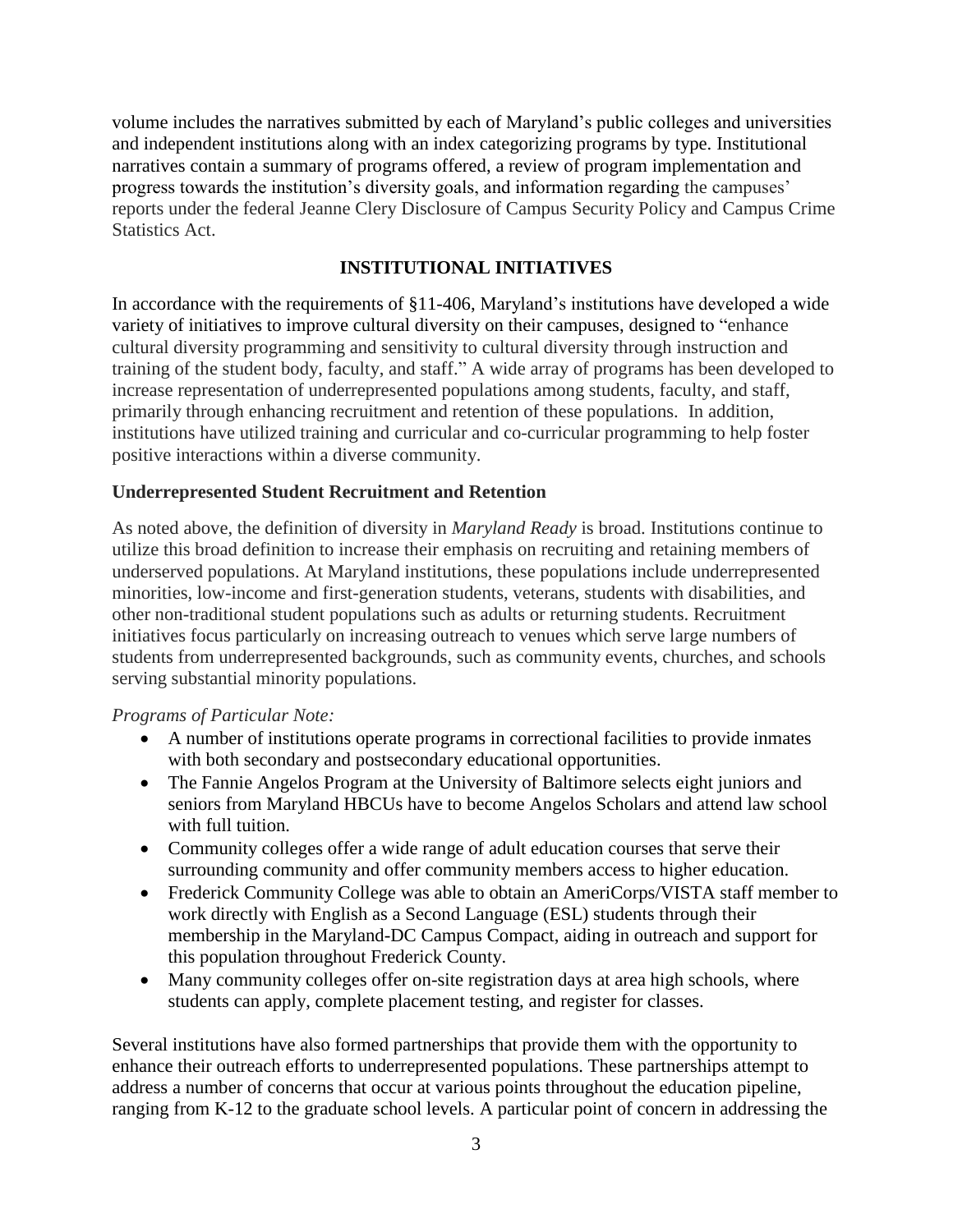recruitment and retention of underserved student populations is that the level of student preparation for success in college is often insufficient. In an attempt to address this problem, many institutions have formed partnerships with local middle and high schools to provide students with services such as enhanced college advising and programming. Four-year institutions have also formed partnerships with two-year institutions to help with easing the transition for transfer students both academically and socially. Additionally, a number of programs are in place that are designed to increase underrepresented student representation and success at the graduate level.

#### *Programs of Particular Note:*

- Salisbury University and the University of Maryland Eastern Shore (UMES) operate a dual-degree program in Physics and Engineering. Students complete their first three years of core credits, physics, and introductory engineering courses at Salisbury, and then transfer to finish their final two years of engineering coursework at UMES.
- Coppin State University is the only institution of higher education in the State to have a public high school located on its campus and operated by the university. Coppin Academy is particularly focused on ensuring that every student is prepared for enrollment at a higher education institution upon graduation, including both academically and socially.
- The University System of Maryland (USM)'s B-Power Initiative is a partnership between the University of Baltimore, Coppin State University, the CollegeBound Foundation, Baltimore City Community College, and Junior Achievement of Central Maryland focused on increasing educational and employment opportunities for students from Baltimore City Public Schools.
- PROMISE is a National Science Foundation-funded Alliance for Graduate Education and Professoriate, a USM-wide initiative designed to aid STEM graduate student and postdoctoral success and entry into careers. These programs include activities such as Dissertation House, designed to provide support for students working to complete their dissertation, and the Summer Success Institute, providing peer and institutional support for new and continuing graduate students, postdoctoral fellows, professors, and other professionals.
- The Teacher Education program at Harford Community College operates a partnership with Kenya's Presbyterian Teachers College – Rubate, to provide faculty members with the ability to participate in faculty exchanges between the two institutions.

A particular ongoing concern in the recruitment of underrepresented populations is the perception of cost as a barrier to higher education enrollment. Many institutions have developed financial aid programs specifically targeting underserved student populations. Additionally, institutions utilize venues such as admissions events to educate students and parents on the many forms of financial aid that are supported by federal, state, and local programs. Many of these financial aid outreach activities are conducted at venues attended largely by low-income, firstgeneration, and underrepresented-minority students, parents, and community members.

#### *Programs of Particular Note:*

 The Economic Impact Scholarship for Somerset and Wicomico Counties provides opportunities for low-income recent high school graduates and GED earners to attend Wor-Wic Community College for free. In addition to financial support, scholarship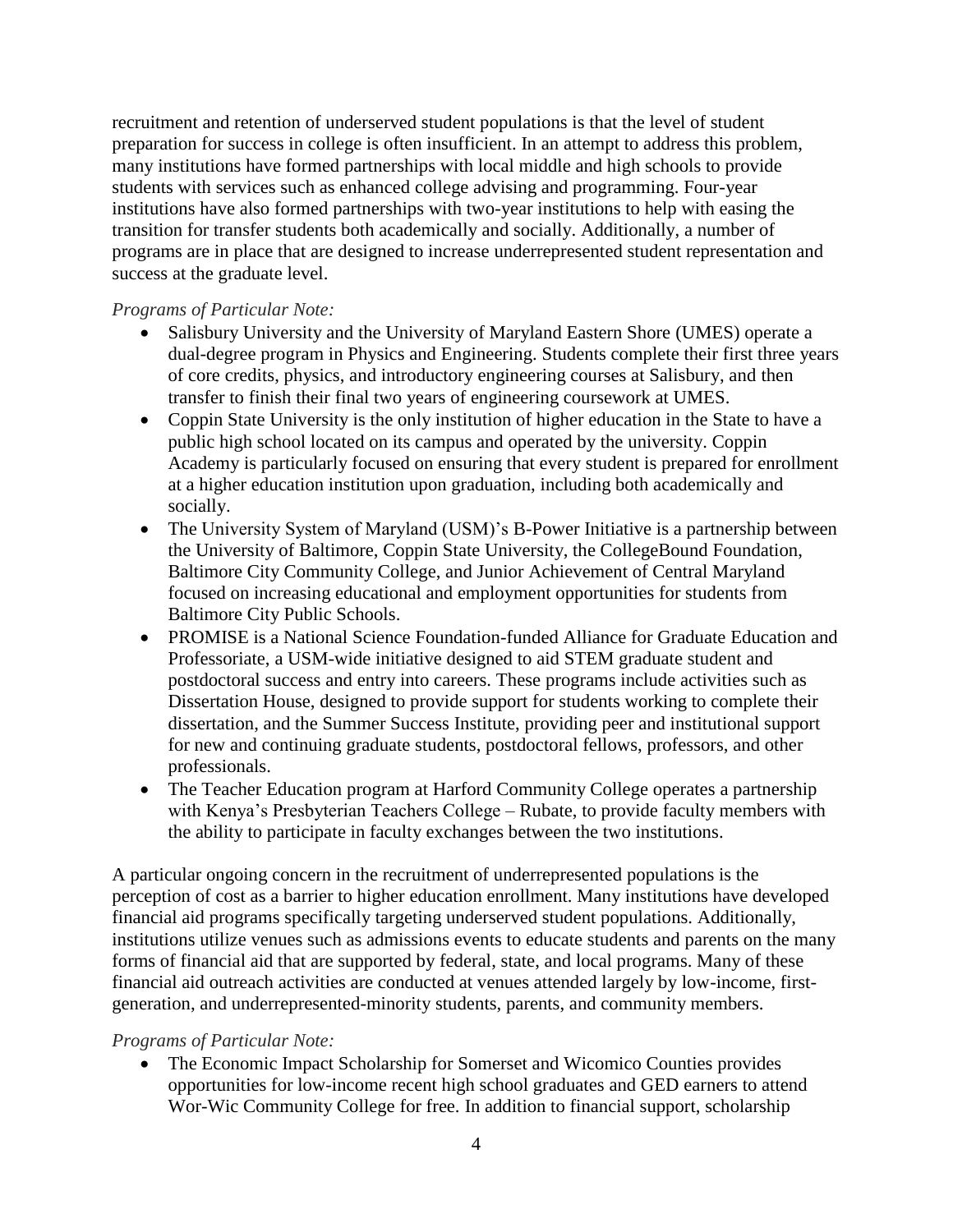recipients work with designated faculty advisors and student development coaches to aid in their academic success.

- The Maryland Independent College and University Association's 13 institutions participate in the Guaranteed Access Partnership Program (GAPP) to increase access for students who might otherwise lack the resources to attend an independent institution. This program provides matching funds for students who receive financial aid through the Maryland Guaranteed Access (GA) Grant, up to the maximum GA award amount, for up to four years.
- St. Mary's College of Maryland offers the STEM Navigator Scholarship Program, funded by the National Science Foundation, to members of historically underrepresented groups who intend to major in STEM fields.
- Morgan State University provides scholarships through the Bernard Osher Foundation and the Crankstart Foundation to adult students between the ages of 25 and 50 who are seeking a bachelor's degree and are returning to school following an enrollment gap of five or more years.

In addition to programs offering additional financial support to students from underrepresented populations, institutions operate a number of programs that supply additional academic and social supports to encourage retention and success. These programs target a variety of underrepresented populations, including those who are food-insecure or low-income, students with disabilities, first-generation students, or students from groups with historically low rates of representation and/or success. Many of these programs include common elements such as mentoring additional tutoring, cohort-based supplemental instruction, personal and professional development services, and intrusive advising. However, there are many other ways in which institutions provide additional support to students from underrepresented populations, such as services to provide emergency support to students at risk of not being retained due to extreme circumstances or comprehensive disability support services. Many of these programs operate under Federal TRIO grant support, although a number of them also receive support from their surrounding communities or other entities.

*Programs of Particular Note:*

- Garrett College offers a special retention program focusing on athletes in an attempt to address low retention rates among its minority athlete population.
- Frederick Community College offers a cohort-based program that provides students with the opportunity to complete a General Studies associate degree program through a mix of online and traditional instruction, and students in the program are eligible for scholarships to provide for the cost of child care.
- Many institutions, particularly community colleges, partner with their surrounding communities to operate food pantry programs for food-insecure students and families.
- The McDaniel [College] Opportunity Award provides support to undergraduate students who have exhausted all other sources of financial aid, demonstrate financial need, and have completed 15 credits at the college with at least a 2.0 GPA.
- The Combat 2 College Program at Montgomery College provides veterans with business and networking opportunities to assist transitioning students. This program was developed in conjunction with a number of veteran-affiliated organizations and offers enhanced advising, assistance with obtaining disability services, and activities specifically designed to reach the veteran population. The college also provides women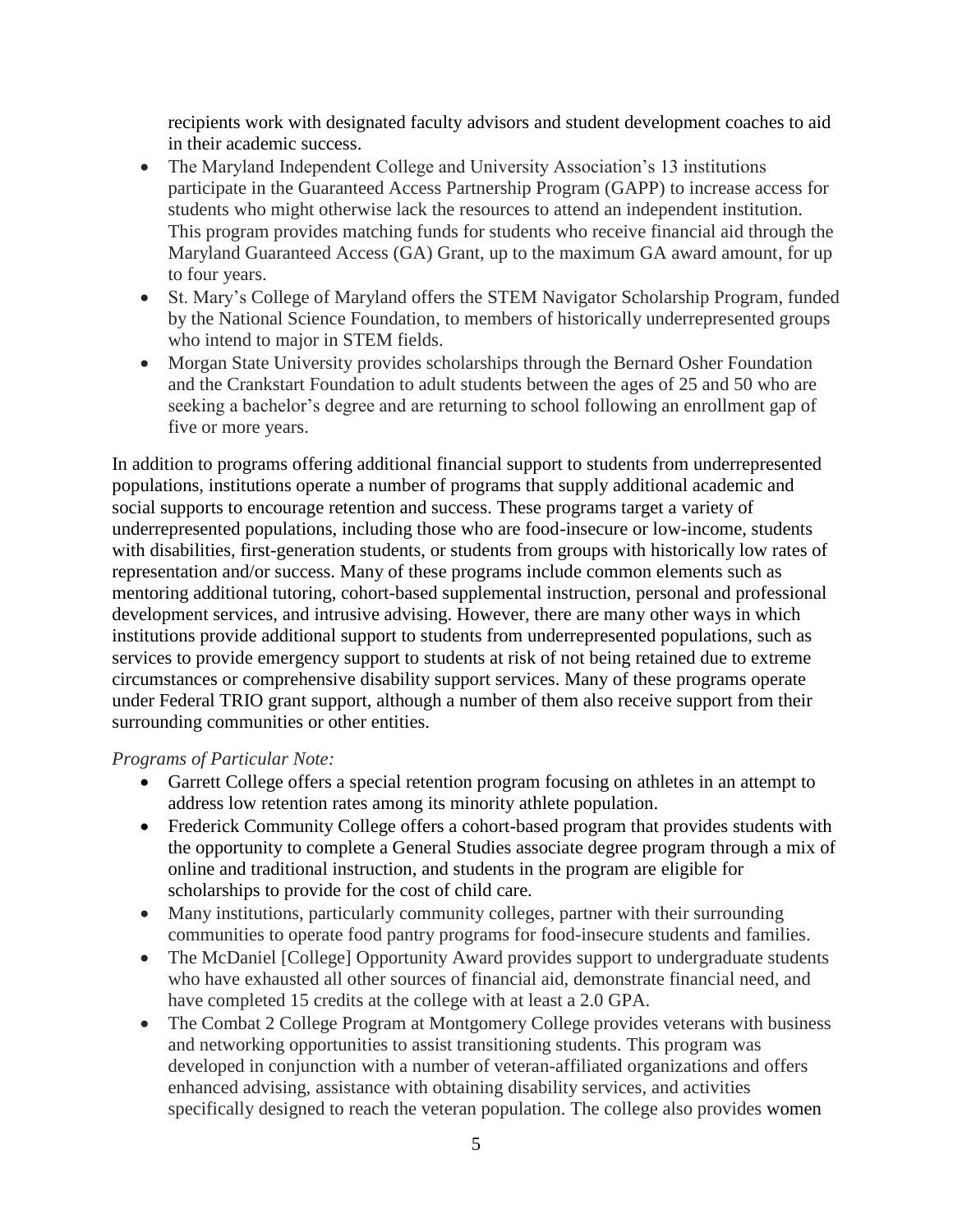veterans a dedicated space for gathering and studying; this Center for Women Veterans was the first of its kind in the country.

#### **Underrepresented Faculty and Staff Recruitment and Retention**

One major concern regarding the recruitment of underrepresented faculty is the smaller number of individuals possessing the credentials needed to enter the professoriate. A number of institutions have created partnerships and programs specifically focusing on increasing the number of graduate students from these populations who are prepared to enter into faculty positions. Many of these programs provide additional supports to graduate students, such as mentoring and supplemental training, to assist them in completing their educational programs.

For both faculty and staff employment, an additional concern is the visibility of job postings. Institutions advertise in publications such as *Insight into Diversity*, *Diverse Issues in Higher Education*, *Minority Update*, *Journal of Blacks in Higher Education*, and *Hispanics in Higher Education*, each of which focus specifically on increasing diversity within the higher education community. Many institutions participate in job fairs at institutions with high numbers of minority students, such as historically black colleges and universities, Hispanic-serving institutions, and other minority-serving institutions. Training is also provided to search and hiring committees to ensure that those individuals are aware of equal opportunity practices, such as federal and institutional non-discrimination guidelines.

#### *Programs of Particular Note:*

- The University of Maryland, Baltimore, the University of Maryland, Baltimore County, and the University of Maryland, College Park participate in the Alliance for Graduate Education and the Professoriate. This program is funded by the National Science Foundation and is focused on increasing the numbers of underrepresented students with STEM Ph.Ds.
- Mount St. Mary's University and Frederick Community College are two of 11 institutions participating in the Howard University Preparing Future Faculty program, which provides additional training, mentorship, and teaching placement to underrepresented minority graduate students.
- The Emerging Scholars Program at the University of Maryland, Baltimore County provides funding for programs, departments, and centers to host graduate students from underrepresented communities for a two-day immersion experience to enhance recruitment of a diverse faculty.
- Applicants for faculty and senior administrator positions at St. Mary's College of Maryland are required to demonstrate their commitment to diversity within their application materials.

Once faculty and staff have been employed by the institution, institutions operate a number of programs designed to ensure the continued presence of a diverse community. A number of institutions offer mentoring programs for new faculty and staff members to ensure that new employees have the knowledge and resources needed to succeed and progress in their careers. Among these initiatives are programs serving women working in STEM fields, where they remain underrepresented, and similar programs available to a number of other specific populations. Increased professional development opportunities are also offered to faculty and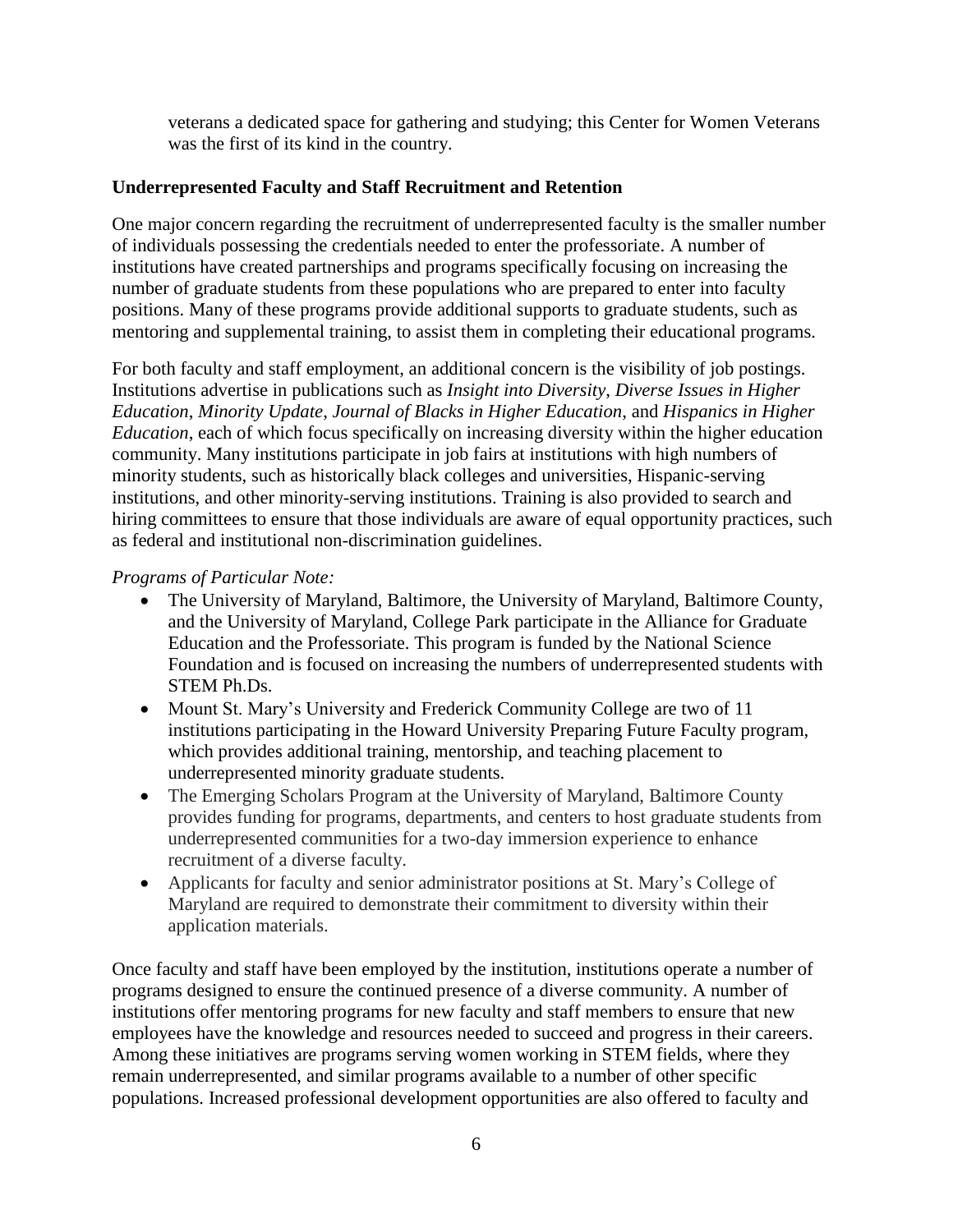staff to enable them to pursue topics of special interest and to encourage their engagement with the university community. A key aim of these programs is supporting the retention of minority faculty and staff.

#### *Programs of Particular Note:*

- Towson University conducts focus groups with newly-tenured faculty to help them identify the support mechanisms provided by Towson to help them reach and achieve tenure.
- The University of Maryland, Baltimore County's Postdoctoral Fellowship for Faculty Diversity is an in-residence fellowship designed to increase faculty diversity by supporting the success of new Ph.D. recipients, incorporating a number of programmatic elements such as increased mentoring and professional development opportunities.
- Frederick Community College offers the Faculty Innovation grant to encourage retention by providing funding for collaborative and innovative learning opportunities.

#### **Faculty and Staff Cultural Training Programs**

All colleges and universities integrate information regarding diversity and inclusion into new employee training. In particular, institutions focus upon the impact diversity within the broader campus setting has on increasing student success. Training is designed to provide faculty and staff members with increased awareness of a wide variety of diversity issues, ranging from providing safe spaces for LGBTQIA students to appropriate accommodations for students with disabilities. Additionally, a number of training opportunities are provided for faculty members interested in further incorporating diversity into the course curricula.

#### *Programs of Particular Note:*

- Frostburg State University offers a National Coalition-Building Training Institute (NCBI), a train-the-trainer course for students, faculty, and staff to enable them to facilitate the NCBI module in its freshman seminar course.
- Along with many other topics covered in its Faculty Summer Institute, Carroll Community College provides faculty and staff with training on managing multiple generations in the workforce to help identify challenges and strengths that may arise in this diverse working environment and how to foster intergenerational communication.
- The Community College of Baltimore County offers an intensive Culturally Responsive Teaching seminar designed to increase faculty and staff's understanding of race and culture, train faculty to manage differences by race and culture in the classroom, and increase student success.

#### **Curricular Initiatives to Promote Cultural Diversity in the Classroom**

All Maryland institutions include the study of diverse cultures in their general education requirements in some way. While not all require that courses specifically focus on diversity, institutions at minimum require the incorporation of diversity concepts into the curriculum. Diversity concepts required in the general education program generally include courses in topics such as world history, languages, and sociology.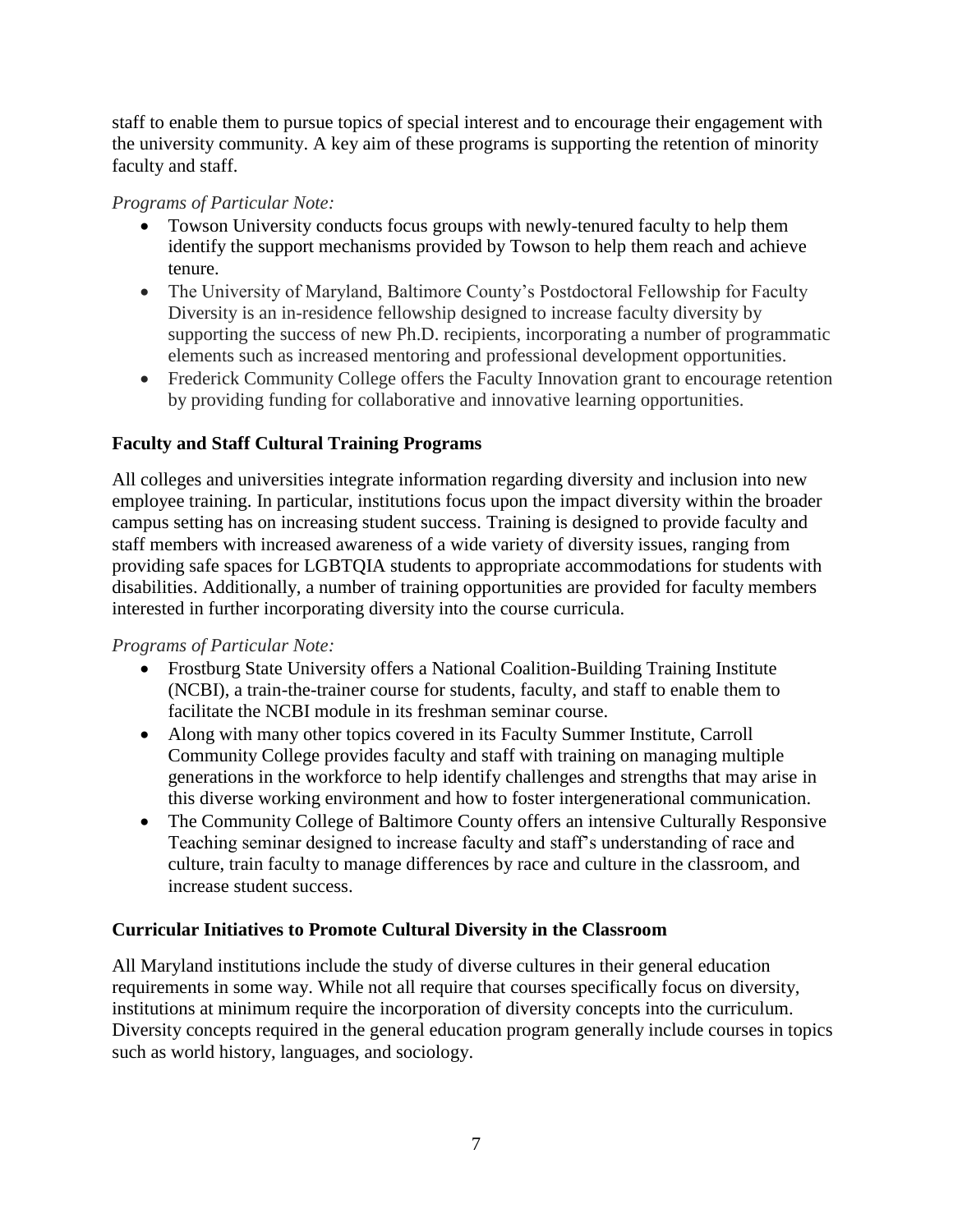Many institutions also offer academic majors, minors, and other programs that utilize an interdisciplinary approach to study subjects related to diversity, such as social and cultural studies programs. Additionally, a number of programs include course requirements relating to diversity within the specific field of study. This is particularly true of professional programs, which offer courses focusing on working with diverse populations in a practical setting. These courses are offered in accordance with certification and licensure requirements, although in many cases institutions have increased their offerings beyond the minimum requirement. Institutions also increasingly offer specialized tracks within their program focusing on working with the diverse populations students will be expected to serve upon completion.

#### *Programs of Particular Note:*

- The University of Baltimore law school created a new Human Trafficking Prevention Project clinical project within the Civil Advocacy Clinic, providing victims of human trafficking with representation by student attorneys to work towards reducing impacts of the criminal justice system.
- The University of Maryland, Baltimore School of Medicine offers a social justice track that examines the cause of societal disparities and how these impact social determinants of health.
- Frederick Community College created a new interpreter studies program designed to prepare students for careers in sign language interpretation.
- Howard Community College and the Community College of Baltimore County, among other community colleges, offer students the opportunity to enroll in global awareness programs. For students to be recognized as globally aware at the time of graduation or transfer, students must have completed a globally intensive curriculum including study of a world language, participation in an intercultural immersion experience, and attendance at a number of campus events related to globalization.
- The University of Maryland University College offers a minor in Diversity Awareness, an interdisciplinary program that focuses on different types of diversity in contemporary society.

In our increasingly globalized world, study abroad and its benefits for both the participant and the community have taken on greater prominence. Many institutions operate study-abroad programs and offer a wide variety of opportunities for students, faculty, and staff to experience time abroad, living and studying in a different culture. In addition to traditional semester- or year-long study abroad programs, campuses operate programs such as alternative breaks, providing students with the ability to perform service work overseas, and faculty-led tours and experiences. The importance of exposure to diverse worldviews has also led institutions to increase their efforts to act as a destination for study abroad students from other countries.

#### *Programs of Particular Note:*

• Salisbury University continues to emphasize the importance of study abroad continuing through the graduate levels in many of its academic programs. Because of this, Salisbury was recognized by the U.S. Department of State, Bureau of Educational Affairs, in its annual Open Doors report, as one of the top 40 Master's Universities in the U.S. for study abroad participation in 2014-2015.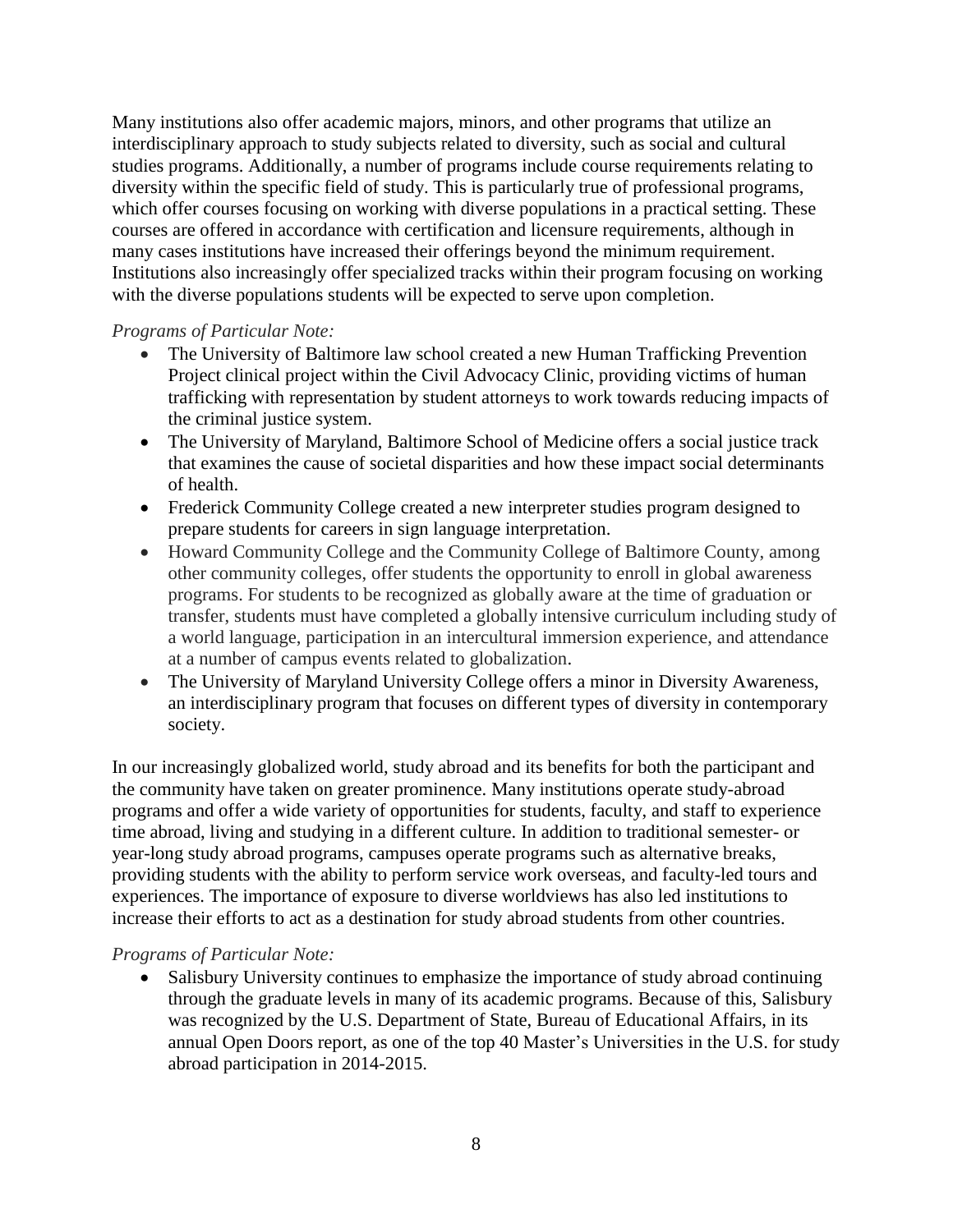Bowie State University, Morgan State University, and the University of Maryland Eastern Shore participate in the HBCU-China Scholarship Network, which provides students at participating HBCUs with financial support to attend universities in China.

#### **Co-curricular Programming for Students, Faculty, and Staff**

Many institutions also offer programming such as lecture/discussion series and workshops that are available to both students, faculty, and staff and the surrounding community. These programs typically center on specific issues of interest to both the campus and local communities. For the past two years, a central focus at many institutions has surrounded race relations, including increasing understanding of socioeconomic issues and their entanglement with inequality. However, a number of other topics have been subjects of workshops and discussion series, particularly topics designed to provide participants with additional perspective on the way culture shapes identity and understanding. All are designed to inspire critical thought and communication surrounding multi-faceted issues of diversity.

Co-curricular programming at Maryland's colleges and universities allows students, faculty, and staff to learn about and interact with the cultures of others, as well as celebrate and share aspects of their own. These programs include some with a focus on diversity in a broader sense, such as gender, ethnic, and religious diversity, as well as programs more specifically targeting traditionally underrepresented student, faculty, and staff populations. These are designed both to inform the campuses at large about potential issues that may be of special interest to these populations and to increase awareness of resources that might be available to each population. Many of these are held as part of broader celebrations and events, such as religious holidays, diversity weeks, or a specific occasion such as National Coming Out Day or Take Back the Night. Music, art, and cultural celebrations are highlights of these events, which are typically open to the surrounding communities and increase both student and community awareness and increase engagement with the local community.

#### *Programs of Particular Note:*

- Towson University holds a weekend Retreat for Social Justice Awareness Day where students create opportunities for peer education on social justice and diversity issues.
- Prince George's Community College held a diversity round table discussion, "Disrupting" Inequality," focusing on the outcomes of the November 2016 election and how best to support individuals for whom those results might have instilled a "new level of fear."
- Students from Prince George's Community College were provided the opportunity to attend "Black Women Rise," a conference focusing on issues such as the LGBT community, women in the corrections system, organizing and activism, finance, gender violence, and health and healing.
- Allegany College of Maryland and Frostburg State University partnered to host a "Rural vs. Urban Values" dialogue between students enrolled in Allegany College's Peace and Conflict course, students from Frostburg State University's Communications Program, and local community residents. This program was designed to create discussion about rural and urban values and perspectives, and reflect upon systemic challenges that create divisions between diverse populations.